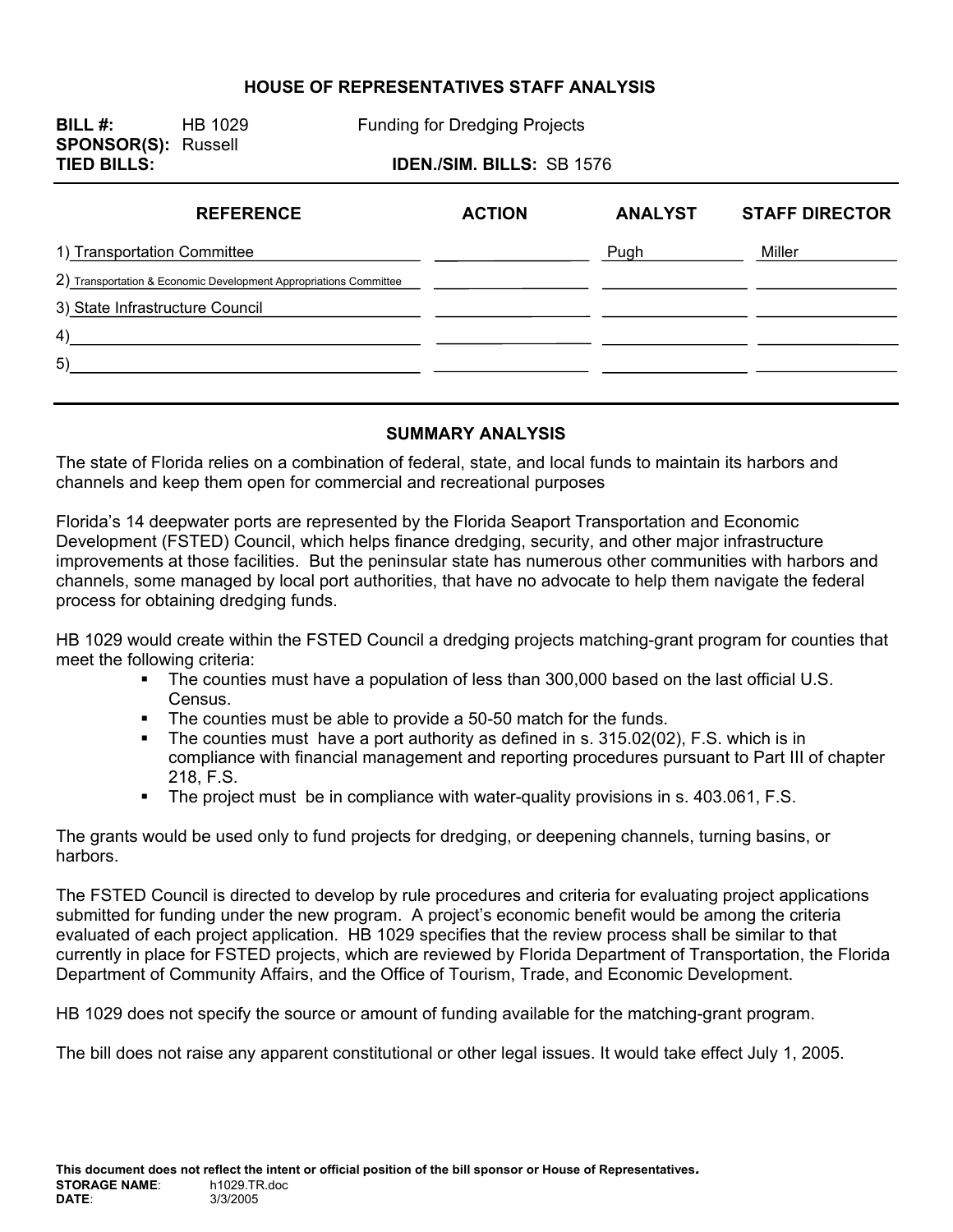# **FULL ANALYSIS**

# **I. SUBSTANTIVE ANALYSIS**

## A. HOUSE PRINCIPLES ANALYSIS:

**Provide limited government:** HB 1029 creates a new program within the FSTED Council to fund, on a 50-50 basis with local port authorities, dredging projects in counties of less than 300,000 population. The source of funding is not specified, but the bill's supporters say state funds are anticipated.

### B. EFFECT OF PROPOSED CHANGES:

#### Current Situation

The state of Florida has 1,197 statute miles of coastline, and relies on a combination of federal, state, and local funds to dredge its harbors and channels to keep them open for commercial and recreational purposes.

On the federal level, the U.S. Army Corps of Engineers works with communities large and small to evaluate, plan, permit, and seek Congressional funding for channel-dredging projects. The Corps coordinates with state environmental agencies on necessary permits and, if necessary, activities to mitigate any adverse environmental impacts the dredging may cause.

Florida has 14 publicly owned, deepwater ports that routinely need some type of dredging. Assisting the ports and their tenants is the Florida Seaport Transportation and Economic Development (FSTED) Council. The council is a public entity created in 1990 pursuant to s. 311.09, F.S. Administratively housed within the Florida Department of Transportation, the council consists of the port directors of the 14 seaports and a representative of the Florida Department of Transportation, the Florida Department of Community Affairs, and the Governor's Office of Tourism, Trade and Economic Development.

The FSTED Council's primary responsibility is to finance port transportation projects on a 50-50 matching basis. The FSTED Program requires consistency with local plans and matching funds from each seaport, ensuring that seaport investments are initiated at the local level and driven by a local commitment to meet the seaport's strategic objectives.

Section 311.07(3)(a), Florida Statues, provides that program funds will be used to fund approved projects on a 50-50 matching basis with any of the deepwater ports that is governed by a public body. Grant funding under the program is limited to specific types of port facilities or port transportation projects, including channel dredging.

FSTED's activities are funded by an annual \$10 million appropriation from the State Transportation Trust Fund; beginning in fiscal year 2005-2006, another \$5 million will made available to pay for portrelated intermodal transportation projects that are part of the state's Strategic Intermodal System. The Legislature also annually appropriates another \$25 million to repay debt service on bonds issued in 1996 and 1999 by the Florida Ports Financing Commission for major port projects selected by FSTED.

But Florida has other communities with harbors and channels, some managed by local port authorities, that are not represented by the FSTED Council. For example, the Hernando County Port Authority has been attempting since 1996 to obtain permits and funding to dredge the Hernando Beach Channel. The channel has become too shallow in many places for the area's economically significant bait-shrimp fishery to operate, county officials say. In recent months, county and port officials decided to scale back the project in order to reduce environmental mitigation concerns and costs, and has gained the support of the state Department of Environmental Protection. The downsized maintenance dredging project, which also will include removing some rocks and straightening some bends in the channel, is estimated to cost \$5 million. The county has \$1.5 million set aside to help pay for the dredging project.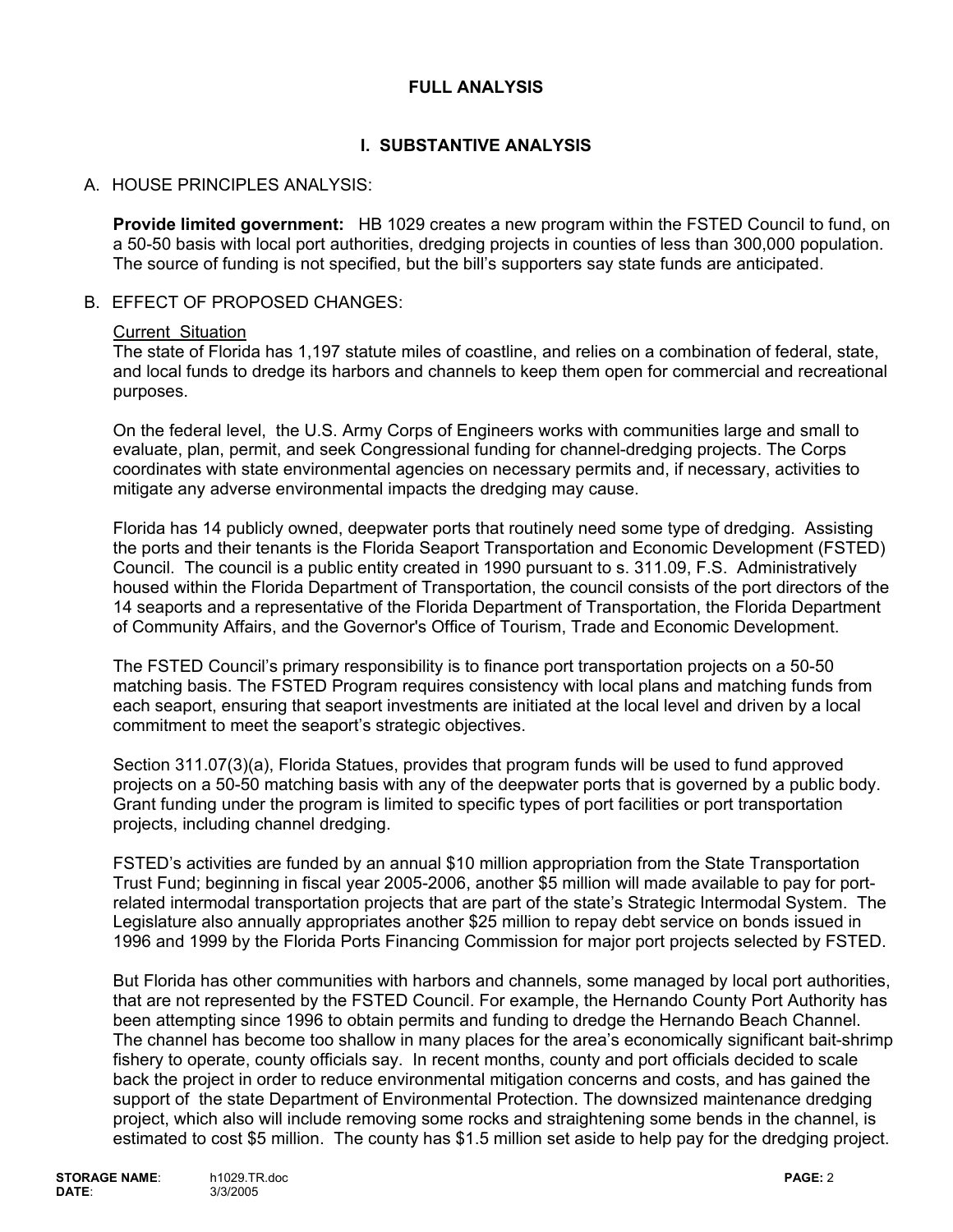Effect of Proposed Changes

HB 1029 would create within the FSTED Council a program to help fund dredging projects in counties that meet the following criteria:

- The counties must have a population of less than 300,000 based on the last official U.S. **Census**
- The counties must be able to provide a 50-50 match for the funds.
- -- The counties must have a port authority as defined in s. 315.02(02), F.S. which is in compliance with financial management and reporting procedures pursuant to Part III of chapter 218, F.S.
- -- The project must be in compliance with water-quality provisions in s. 403.061, F.S.

The grants would be used only to fund projects for dredging or deepening channels, turning basins, or harbors.

The FSTED Council is directed to develop by rule procedures and criteria for evaluating project applications submitted for funding under the new program. Among the criteria will be the project's economic benefit. HB 1029 specifies that this review process shall be similar to that currently in place for FSTED projects, which are reviewed by Florida Department of Transportation, the Florida Department of Community Affairs, and the Office of Tourism, Trade, and Economic Development.

There are at least seven legislatively created port authorities in counties with less than 300,000 population: the Calhoun County Port Authority, the Carrabelle Port District, the Hernando County Port Authority, the Levy County Port Authority, the Manatee Port Authority, the Putnam County Port Authority, and the St. Lucie Port and Airport Authority.

HB 1029 would take effect July 1, 2005.

C. SECTION DIRECTORY:

Section 1: Creates s. 311.115, F.S., to direct the Florida Seaport Transportation and Economic Development Council to develop rules to evaluate applications from eligible county port authorities for dredging projects. Requires a 50-50 match of local funds. Establishes administrative review of applications by the Department of Community Affairs, the Department of Transportation, and the Office of Tourism, Trade, and Economic Development. Specifies use of funds made available for this program.

Section 2: Provides an effective date of July 1, 2005.

# **II. FISCAL ANALYSIS & ECONOMIC IMPACT STATEMENT**

- A. FISCAL IMPACT ON STATE GOVERNMENT:
	- 1. Revenues:

None.

2. Expenditures:

Indeterminate. HB 1029 does not designate a state funding source for the grants to be distributed by the FSTED Council to eligible local port authorities.

## B. FISCAL IMPACT ON LOCAL GOVERNMENTS:

1. Revenues:

Indeterminate.